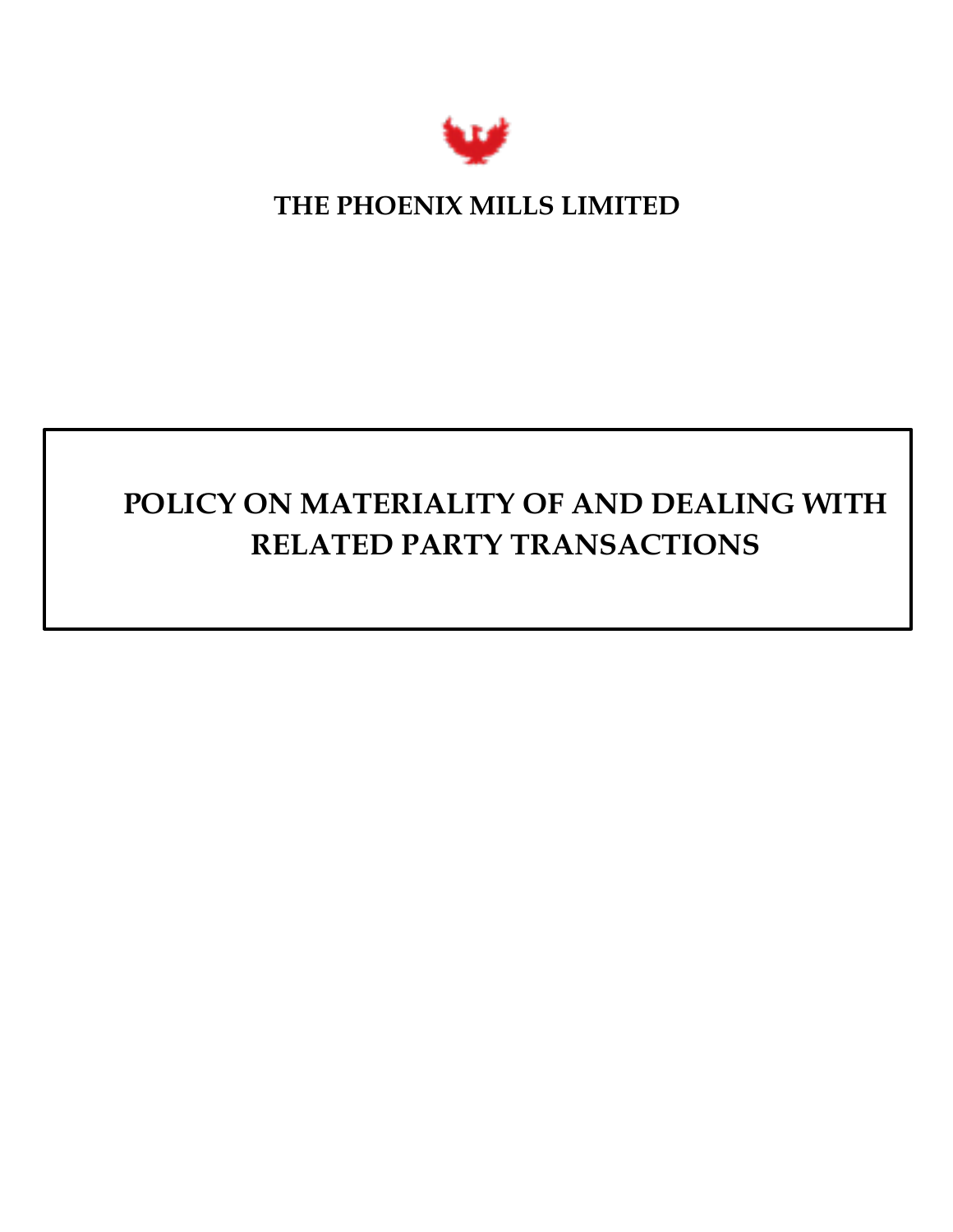# **POLICY ON MATERIALITY OF AND DEALING WITH RELATED PARTY TRANSACTIONS**

#### **Title**

This Policy shall be called 'Policy on materiality of and dealing with Related Party Transactions.

#### **Preamble**

The Company is committed to upholding the highest ethical and legal conduct in fulfilling its responsibilities and recognizes that related party transactions can present a risk of actual or apparent conflicts of interest of the Directors, Senior Management etc. with the interest of the Company.

The Board of Directors has adopted this Policy upon recommendation of the Audit Committee. The said Policy includes materiality thresholds and the manner of dealing with Related Party Transactions ("the Policy") in compliance with the requirements of Section 188 of the Companies Act, 2013 and Rules thereunder and SEBI (Listing Obligations and Disclosure Requirements) Regulations, 2015. ("Listing Regulations"). Amendments, from time to time, to the Policy, if any, shall be considered by the Board of Directors based on the recommendations of the Audit Committee.

This policy is to regulate transactions between the Company and its Related Parties based on the applicable laws and regulations applicable to the Company. The Audit Committee of the Board has been entrusted with the responsibility to review and recommend amendments to this policy to the Board. The Board on the recommendations of the Audit Committee may amend this policy from time-to-time.

This Policy applies to transactions between the Company and one or more of its Related Parties. Such transactions are appropriate only if they are in the best interest of the Company and its shareholders.

#### **Objective**

The primary objective of this policy is to ensure due compliance by the Company with all applicable regulations contained in the Companies Act, 2013, the SEBI (Listing Obligations and Disclosure Requirements) Regulations, 2015 (the "Listing Regulations") as amended from time to time, applicable Accounting Standards issued by the Institute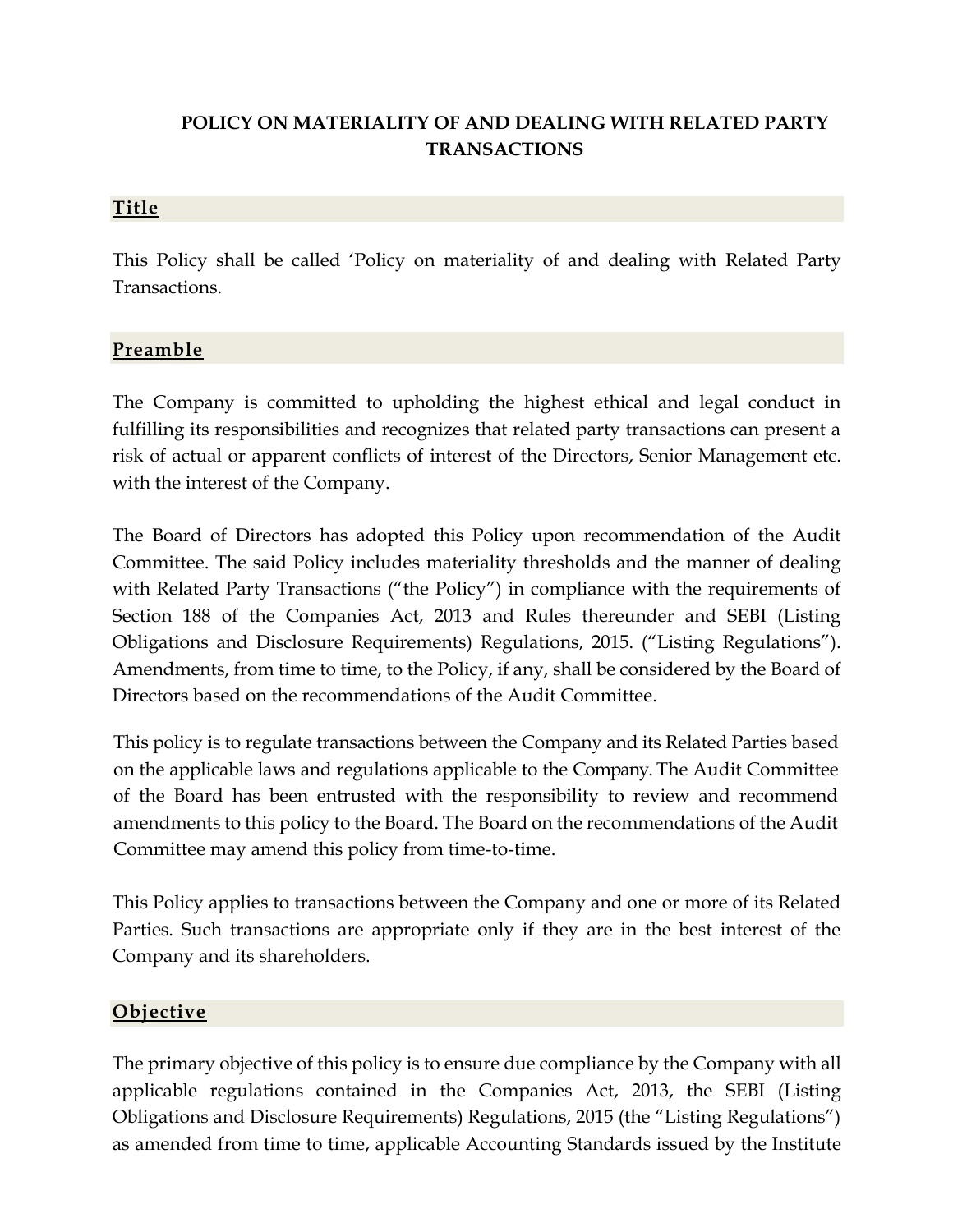of Chartered Accountants of India and Secretarial Standards in the course of its business transactions.

This policy is intended to ensure the proper approval and reporting of transactions as applicable, between the Company and any of its related party in the best interest of the Company and its Stakeholders. Provisions of this policy are designed to govern the transparency of approval process and disclosures requirements to ensure fairness in the conduct of related party transactions, in terms of the applicable laws.

#### **Definitions**

**"Arm's length transaction"** means a transaction between two Related Parties that is conducted as if they were unrelated, so that there is no conflict of interest.

**"Audit Committee or Committee"** means Committee of Board of Directors of the Company constituted under provisions of Listing Regulations and Companies Act, 2013.

**"Board"** means Board of Directors of the Company.

**"Control"** includes the right to appoint majority of the directors or to control the management or policy decisions exercisable by a person or persons acting individually or in concert, directly or indirectly, including by virtue of their shareholding or management rights or shareholders agreements or voting agreements or in any other manner:

**Provided** that a director or officer of the Company shall not be considered to be in control over such company, merely by virtue of holding such position.

**"Material Related Party Transaction"** means a transaction with a related party if the transaction/ transactions to be entered into individually or taken together with previous transactions during a financial year, exceeds Rs. 1,000 Crore or ten percent of the annual consolidated turnover of the Company as per the last audited consolidated financial statements of the Company, whichever is lower.

Notwithstanding the above, a transaction involving payments made to a Related Party with respect to brand usage or royalty shall be considered Material if the transaction(s) to be entered into individually or taken together with previous transactions during a financial year, exceed two percent of the annual consolidated turnover of the Company as per the last audited financial statements of the Company.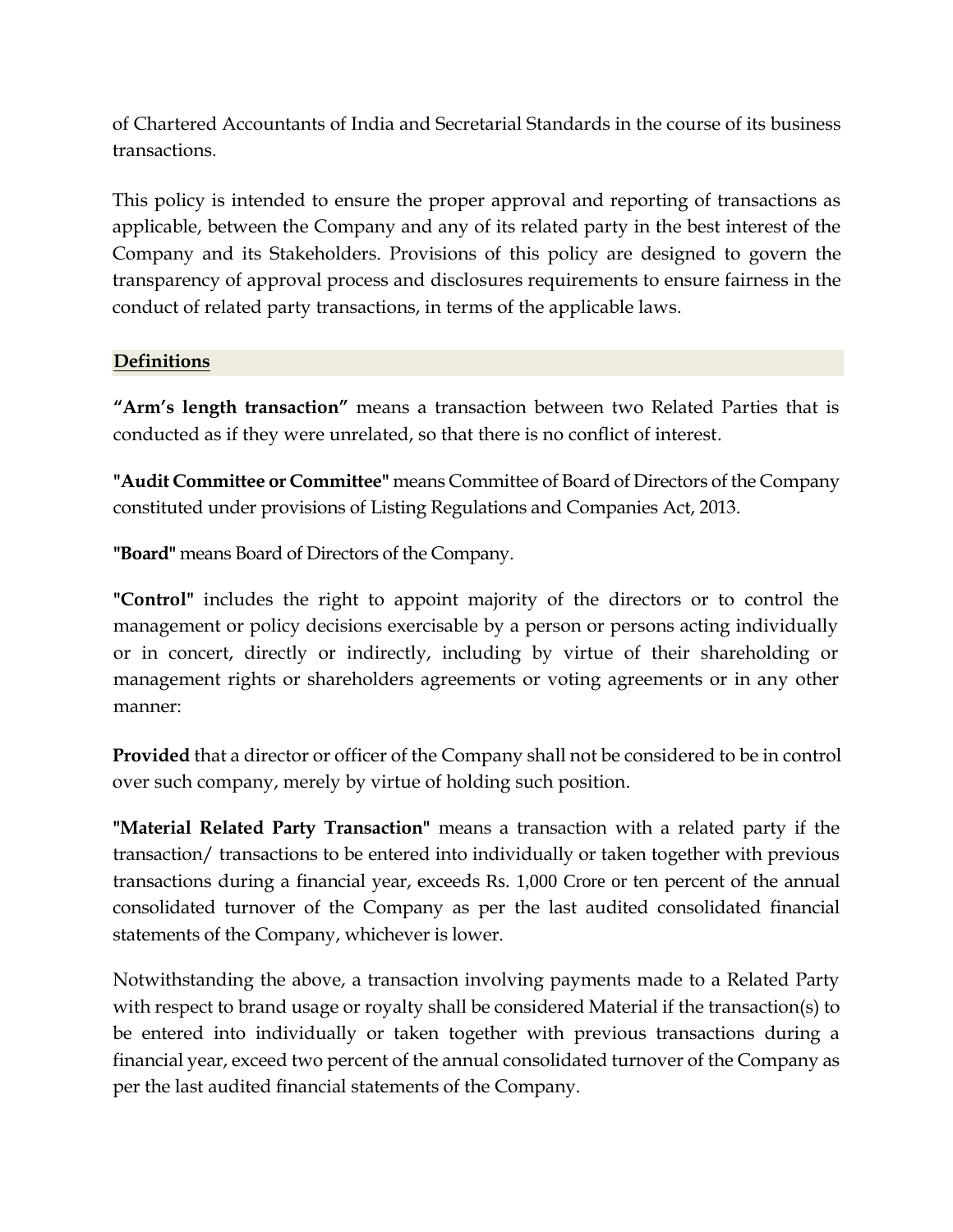### **"Material Modification"** means –

- any modification to an approved related party transaction that results in transaction no longer being at an arms' length transaction.
- in case of contract or arrangement for purchase, supply or sale of goods or rendering or availing of services, leasing of property of any kind, an upward or downward 10 per cent revision to the original contract/arrangement value, or in the pricing criteria or such other parameters as may be determined by the Audit Committee from time to time.
- in the case of Inter Corporate Deposits (ICD) or loans, any change in the rate of interest at which the ICD or loan was given or any other similar material change in the term at which it was provided, on case-to-case basis or such other parameters as may be determined by the Audit Committee from time to time.

**"Related Party"** means a related party as defined under the Act and the Rules made thereunder and the Listing Regulations, as amended from time to time.

**"Related Party Transaction"** shall mean such transactions as specified under the Act and the Rules made thereunder and Regulation 2(1)(zc) of the Listing Regulations, including any amendment or modification thereof, as may be applicable. Provided that the following shall not be a related party transaction:

(a) the issue of specified securities on a preferential basis, subject to compliance of the requirements under the Securities and Exchange Board of India (Issue of Capital and Disclosure Requirements) Regulations, 2018;

(b) the following corporate actions which are uniformly applicable/offered to all shareholders in proportion to their shareholding:

- i. payment of dividend;
- ii. subdivision or consolidation of securities;
- iii. issuance of securities by way of a rights issue or a bonus issue; and
- iv. buy-back of securities.

(c) acceptance of fixed deposits by banks/Non-Banking Finance Companies at the terms uniformly applicable/offered to all shareholders/public, subject to disclosure of the same along with the disclosure of related party transactions every six months to the stock exchange(s), in the format as specified by the Board; and

d) such other transactions as may be specified by Securities and Exchange Board of India or any other statutory / regulatory body from time to time.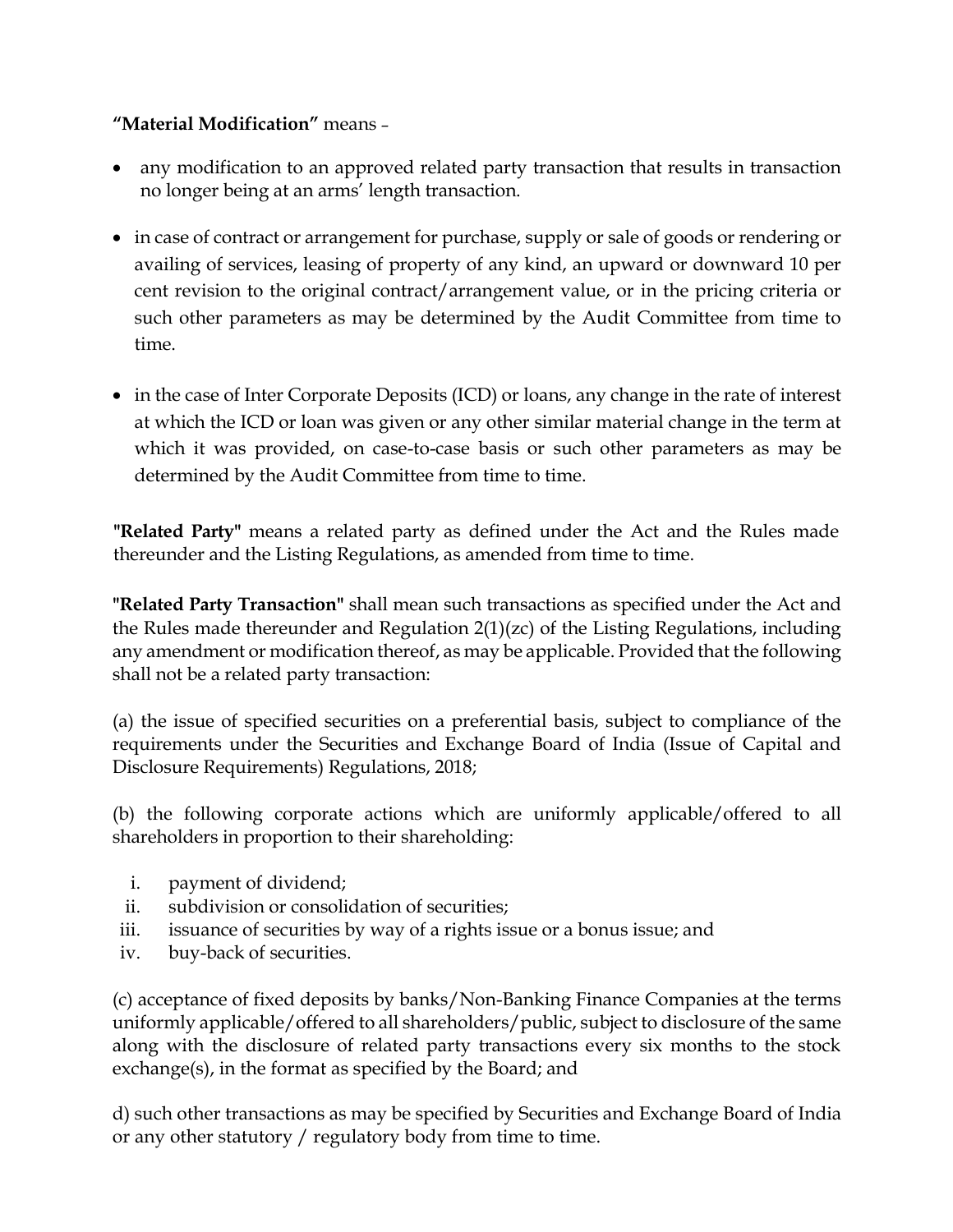**"Relative"** means a relative as defined under Section 2(77) of the Act and the Rules made thereunder and Regulation 2(1)(zd) of the Listing Regulations.

Unless the context otherwise requires, words and expressions used in this policy and not defined herein but defined in the Companies Act, 2013 as may be amended from time to time shall have the meaning respectively assigned to them therein.

#### **Policy**

All Related Party Transactions must be reported to the Committee and referred for approval by the Committee in accordance with this Policy.

#### **Identification of Potential Related Party Transactions**

Every Director will be responsible for providing a declaration containing the following information to the Company Secretary on an annual basis and whenever there is a change in the information provided:

- 1. Names of his / her Relatives;
- 2. Partnership firms in which he / she or his / her Relative is a partner;
- 3. Private Companies in which he / she or his / her Relative is a member or a Director:
- 4. Public Companies in which he / she is a Director and holds along with his/her Relatives more than 2% of paid up share capital;
- 5. Any Body Corporate whose Board of Directors, Managing Director or Manager is accustomed to act in accordance with his / her advice, directions or instructions (other than advice, directions or instructions obtained in professional capacity); and
- 6. Persons on whose advice, directions or instructions, he / she is accustomed to act (other than advice, directions or instructions obtained from a person in professional capacity).

Every Key Managerial Personnel of the Company ("KMP") will be responsible for providing a declaration containing the following information to the Company Secretary on an annual basis and whenever there is a change in the information provided: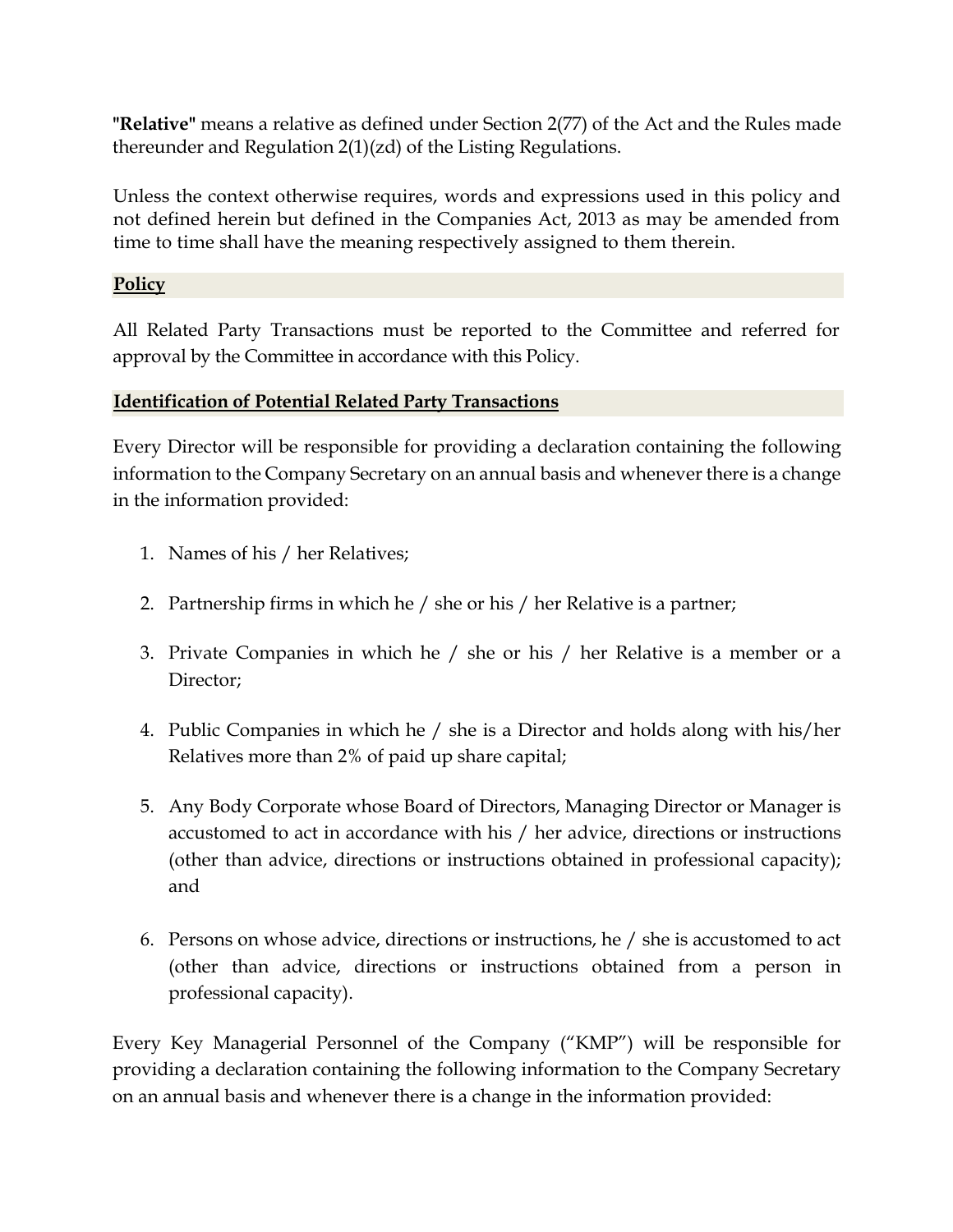- 1. Names of his / her Relatives;
- 2. Partnership firms in which he / she or his / her Relative is a partner;

Every Director, KMP, or senior officer authorized to enter into contracts/ arrangements will be responsible for providing prior Notice to the Company Secretary of any potential Related Party Transaction. They will also be responsible for providing additional information about the transaction that the Board / Committee may request, for being placed before the Committee and the Board.

Besides the above, the Company will also identify other Related Parties as required under the Act and the Listing Regulations.

Any transaction by the Company with a Related Party will be regulated as per this Policy.

### **Review and Approval Process for Related Party Transactions**

All Related Party Transactions and subsequent material modification thereof shall be subject to the prior approval of the Audit Committee whether at a meeting or by resolution by circulation or any other manner as provided by the Act or Rules made thereunder.

With effect from April 1, 2022, prior approval of the Audit Committee of the Company shall be obtained for all Related Party Transactions to which subsidiary of Company is a party to but Company is not a party, if the value of such transaction whether entered into individually or taken together with previous transactions during a financial year exceeds 10% (ten per cent) of the annual consolidated turnover, as per the last audited financial statements of the Company.

With effect from April 1, 2023, prior approval of the Audit Committee of the Company shall be obtained for all Related Party Transactions to which subsidiary of Company is a party to but Company is not a party, if the value of such transaction whether entered into individually or taken together with previous transactions during a financial year exceeds 10% (ten per cent) of the annual standalone turnover, as per the last audited financial statements of the subsidiary.

Any member of the Committee who has a potential interest in any Related Party Transaction shall recuse himself or herself and abstain from discussion and voting on the approval of the Related Party Transaction. Before approving such transactions, the Committee shall look into the interest of the Company and its Stakeholders in carrying out the Transactions and on the benefits.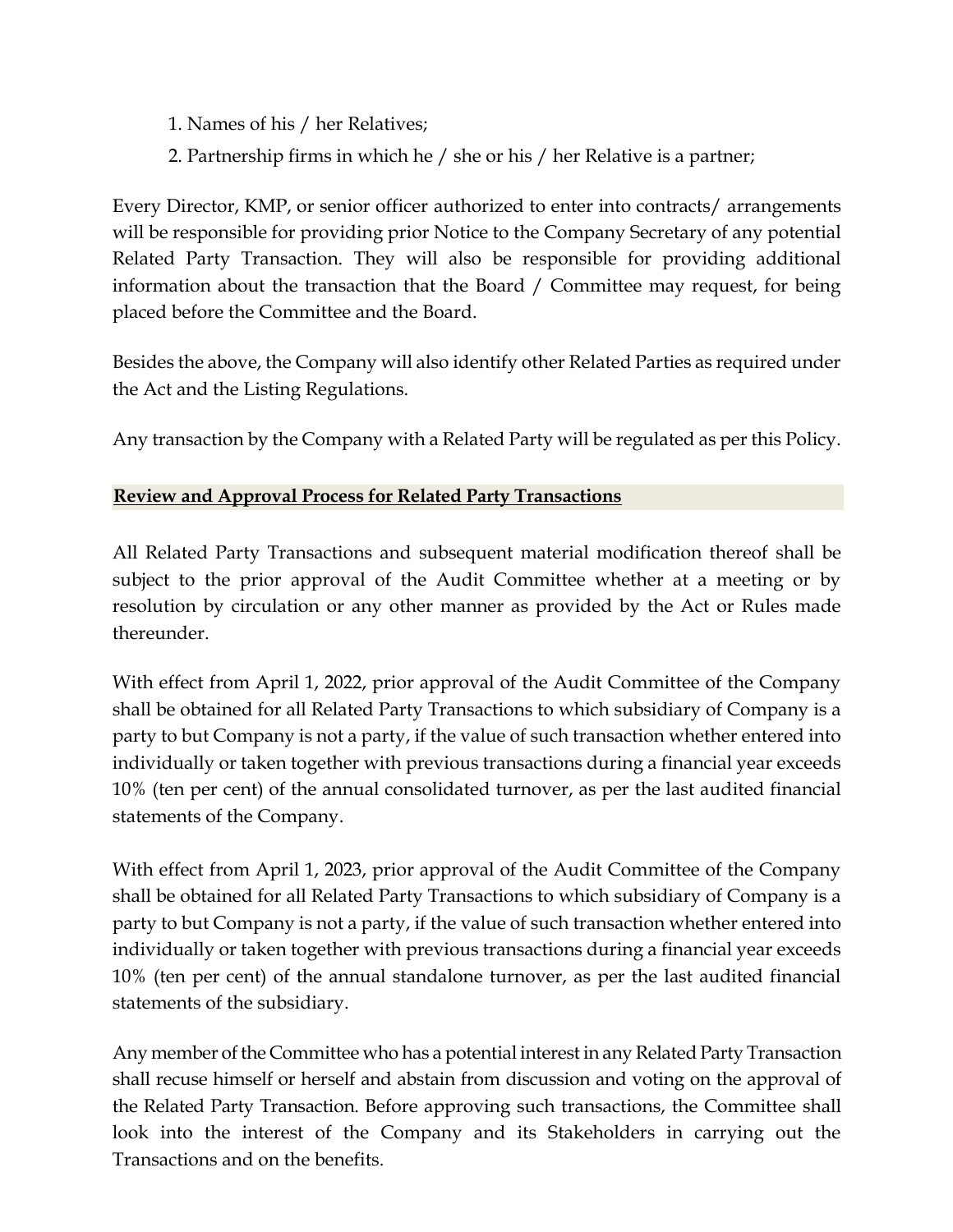To review a Related Party Transaction, the Committee shall be provided with all relevant material information of the Related Party Transaction, including the terms of the transaction, the business purpose of the transaction, the benefits to the Company and to the Related Party, Management's justification and any other relevant matters as may be required by the Committee. In determining whether to approve a Related Party Transaction, the Committee will consider inter-alia the following factors, to the extent relevant to the Related Party Transaction:

- Whether the terms of the Related Party Transaction or subsequent material modification are fair and on arms length basis and in the ordinary course of business to the Company and would apply on the same basis if the transaction did not involve a Related Party;
- Whether there are any compelling business reasons for the Company to enter into the Related Party Transaction or to make a material modification thereto and the nature of alternative transactions, if any;
- Whether the Related Party Transaction would affect the independence of an independent director;
- Whether the proposed transaction includes any potential reputational risk issues that may arise as a result of or in connection with the proposed transaction;
- Whether the Company was notified about the Related Party Transaction before its commencement and if not, why pre-approval was not sought and whether subsequent ratification is allowed and would be detrimental to the Company; and
- Whether the Related Party Transaction would present an improper conflict of interest for any director or Key Managerial Personnel of the Company, taking into account the size of the transaction, the overall financial position of the director, Executive Officer or other Related Party, the direct or indirect nature of the director's, Key Managerial Personnel's or other Related Party's interest in the transaction and the ongoing nature of any proposed relationship and any other factors the Board/Committee deems relevant.

The Committee may accordingly approve or modify and if required ratify such transactions, in accordance with this policy and/or recommend the same to the Board for approval. If the Committee determines that a Related Party Transaction should be brought before the Board, or if the Board in any case elects to review any such matter or it is mandatory under any law for Board to approve the Related Party Transaction, then the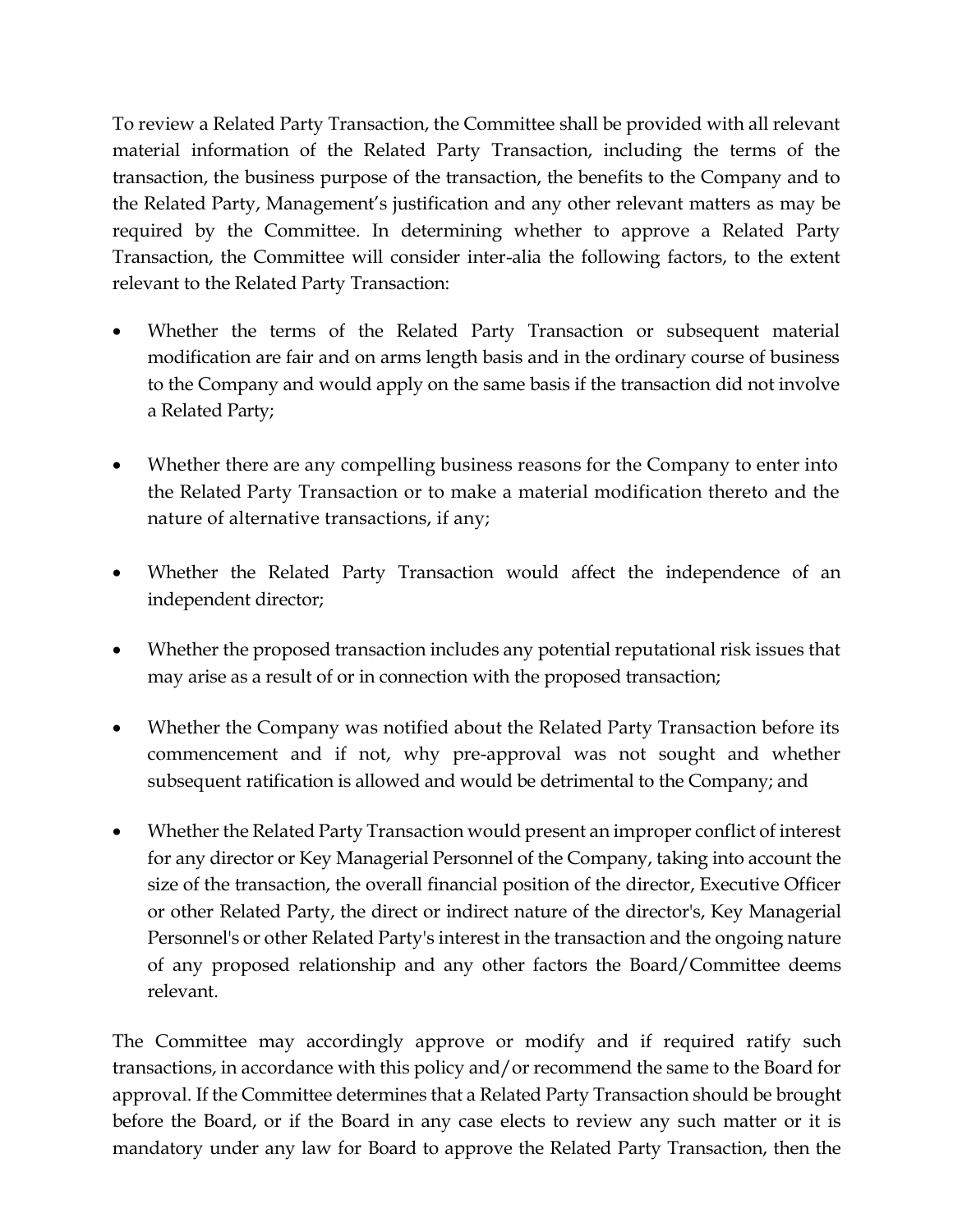considerations set forth above shall apply to the Board's review and approval of the matter, with such modification as may be necessary or appropriate under the circumstances.

The Board would approve such Related Party Transactions as are required to be approved under the Act and/or Listing Regulations and/or transactions referred to it by the Audit Committee.

Only those members of the Audit Committee, who are Independent Directors, shall approve the Related Party Transactions. Where any Director is interested in any transaction with a Related Party, such Director shall not be present at the meeting (whether of the Audit Committee or of the Board of Directors) during discussions on the subject matter of the resolution relating to such transaction.

# **Material Related Party Transactions and others transactions not in ordinary course and not at arms' length basis**

The Independent Directors shall ensure that adequate deliberations are held before approving all Material Related Party Transactions and transactions which are not in Ordinary Course of Business and not on arm's length basis. They shall satisfy themselves that the same are in the interest of the Company and its shareholders and record the reasons/justifications for approving the same.

All Material Related Party Transactions and subsequent Material Modifications thereto shall require prior approval of shareholders of the Company through ordinary resolution (unless it is exempted pursuant to the provisions of Listing Regulations).

All Related Party Transactions pursuant to Section 188 of the Act which are not in the ordinary course of business and / or not on an Arms' length basis and which crosses the threshold limits prescribed under the Act shall also require the approval of shareholders of the Company through resolution.

The voting rights of the interested and non-interested Related Parties shall be governed by the applicable provisions of the Act, Listing Regulations and any other applicable law, from time to time.

"Ordinary course of business" would include usual transactions, customs and practices undertaken by the Company to conduct its business operations and activities and all such activities which the Company can undertake as per Memorandum & Articles of Association.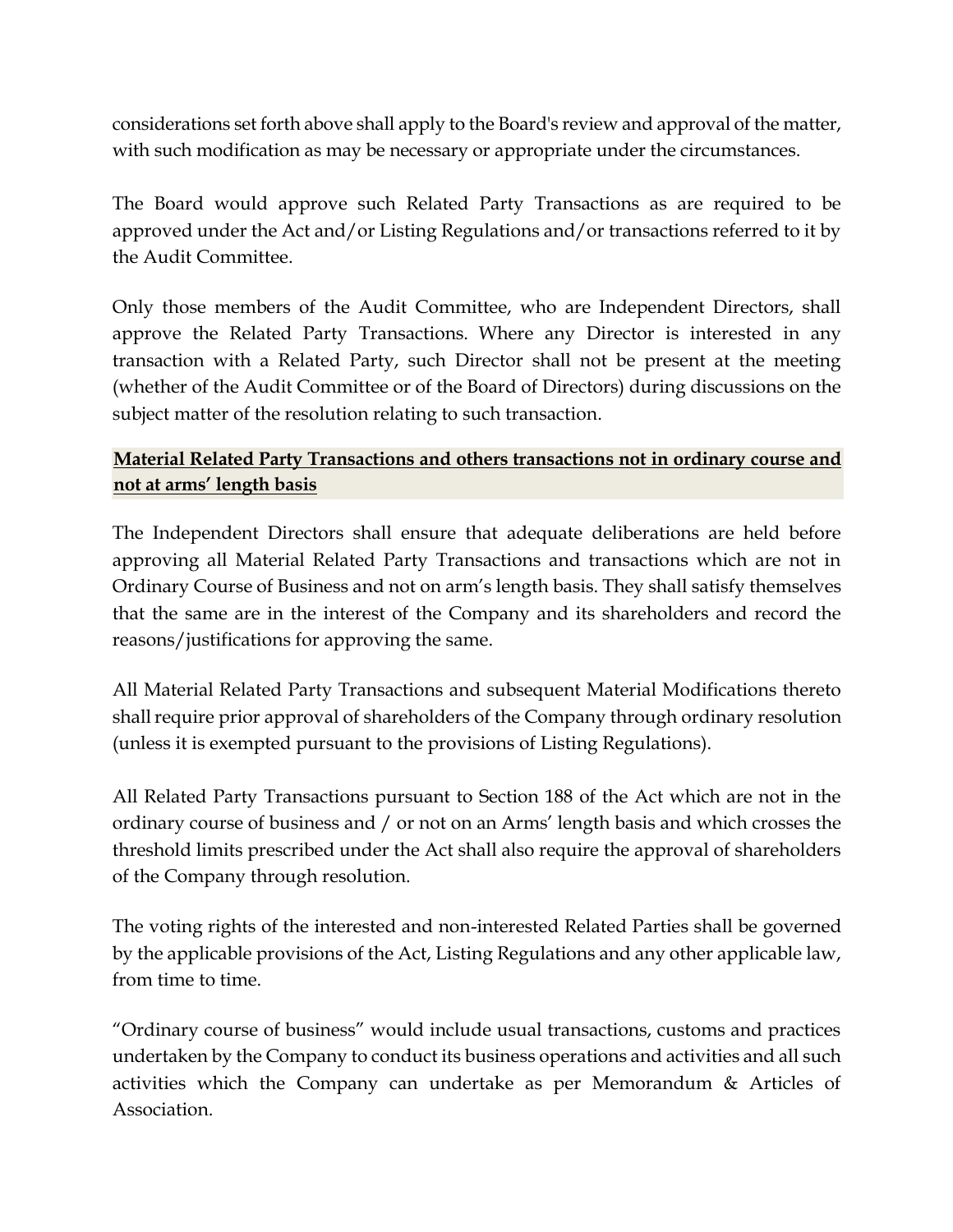The transactions entered into between: (i) the Company and its wholly owned subsidiary or (ii) two wholly-owned subsidiaries of the Company whose accounts are consolidated with the Company and placed before the members at the general meeting for approval, are exempt from the Audit Committee approvals for all Related Party Transactions and shareholder approvals.

# **Related Party Transactions that are frequent and regular in nature**

In the case of Transactions which are frequent and regular in nature and are in the normal course of business of the Company, the Committee may grant omnibus approval for such Transactions. Further, it may periodically review and assess such approval and revise the same as deemed proper and ensure that they are in compliance of this Policy and the guidelines herein.

The Audit Committee shall lay down the criteria for granting omnibus approval in line with the Policy and such approval shall be applicable in respect of transactions which are repetitive in nature (in past or in future). The Committee shall also satisfy itself on the need for granting such approval and such approval should be in the interest of the Company. Such omnibus approval shall *inter alia* specify the following:

- (i) the name/s of the related party;
- (ii) nature of transaction;
- (iii) period of transaction;
- (iv) maximum amount of transaction that can be entered into;
- (v) the indicative base price / current contracted price and the formula for variation in the price if any;
- (vi) such other conditions as the Committee may deem fit;

Provided that where the need for Related Party Transaction cannot be foreseen and aforesaid details are not available, the Committee may grant omnibus approval for such transactions subject to their value not exceeding Rs.1 Crore per transaction.

The omnibus approvals shall be valid for a period not exceeding one year and shall require fresh approvals after the expiry of one year.

The Committee shall review, atleast on a quarterly basis, the details of RPTs entered into by the company pursuant to each of the omnibus approval given.

## **Related Party Transactions not approved under this Policy**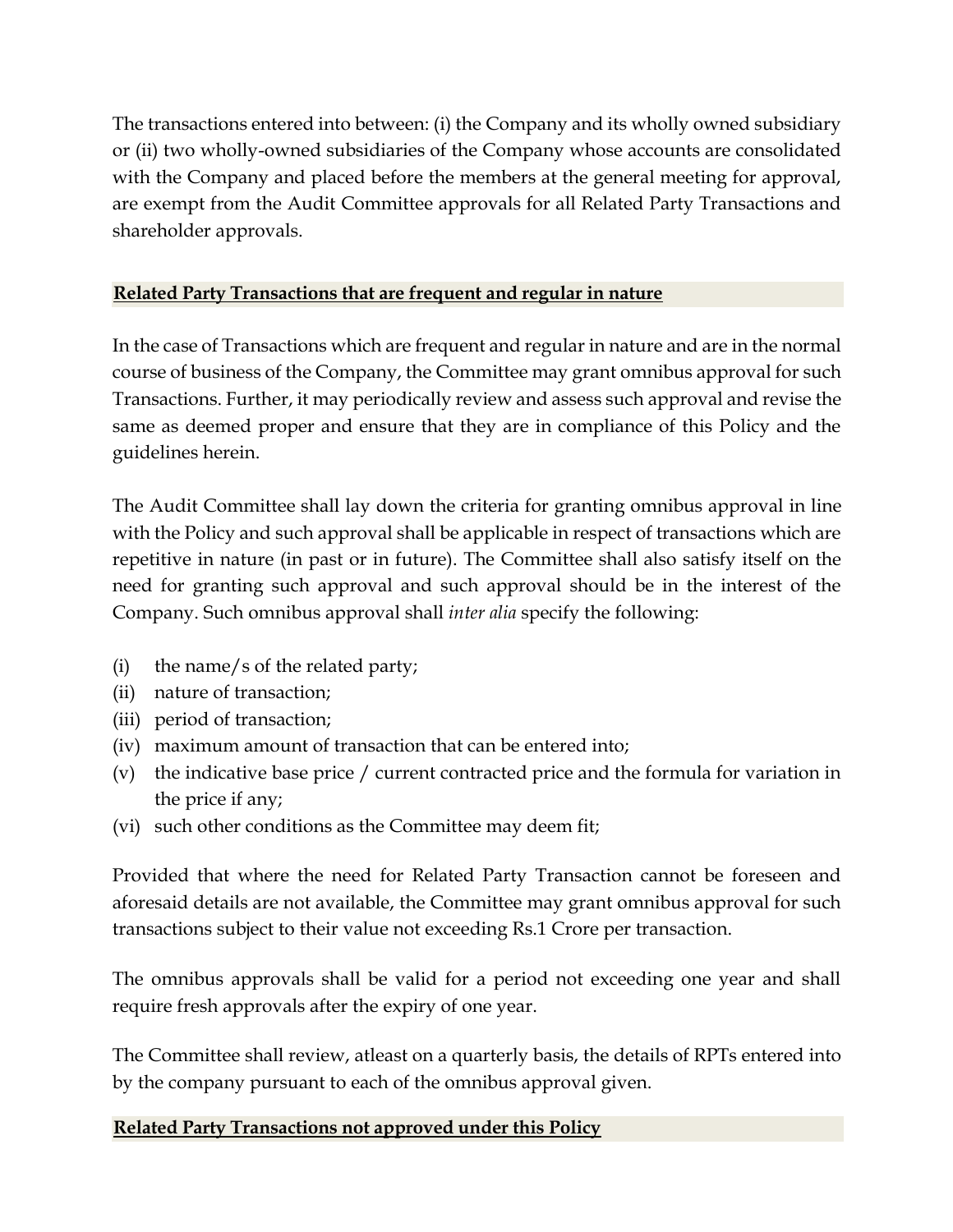In the event the Company becomes aware of a Related Party Transaction with a Related Party that has not been approved under this Policy prior to its consummation, the matter shall be reviewed by the Committee. The Committee shall consider all of the relevant facts and circumstances regarding the Related Party Transaction, and shall evaluate all options available to the Company, including ratification, revision or termination of the Related Party Transaction. The Committee shall also examine the facts and circumstances pertaining to the failure of reporting such Related Party Transaction to the Committee under this Policy, and shall take any such action it deems appropriate.

In any case, where the Committee determines not to ratify a Related Party Transaction that has been commenced without approval, the Committee may direct additional actions including but not limited to immediate discontinuation or rescission of the transaction. In connection with any review of a Related Party Transaction, the Committee has authority to modify or waive any procedural requirements of this Policy in accordance with law and applicable provisions.

#### **Disclosures**

Every Related Party Transaction / contracts or arrangements that are:- i. material or ii. not at arm's length basis and/ or ordinary course of business, shall be referred to in the Board's report to the shareholders along with justification for entering into such transaction as per the requirement of the Act.

Company shall submit to the stock exchanges on a half yearly basis, within the timeliness as prescribed by the Securities and Exchange Board of India from to time, the disclosures relating to Related Party Transactions in the format as specified by Securities and Exchange Board of India from time to time and publish the same on its website.

#### **AMENDMENTS**

The Audit Committee may, for the purpose of aligning this Policy with the regulatory changes, amend any provision(s) or substitute any of the provision(s) with the new provision(s) or replace the Policy entirely with a new Policy.

The Board may also make any amendments to the Policy from time to time, based on the recommendations of the Audit Committee.